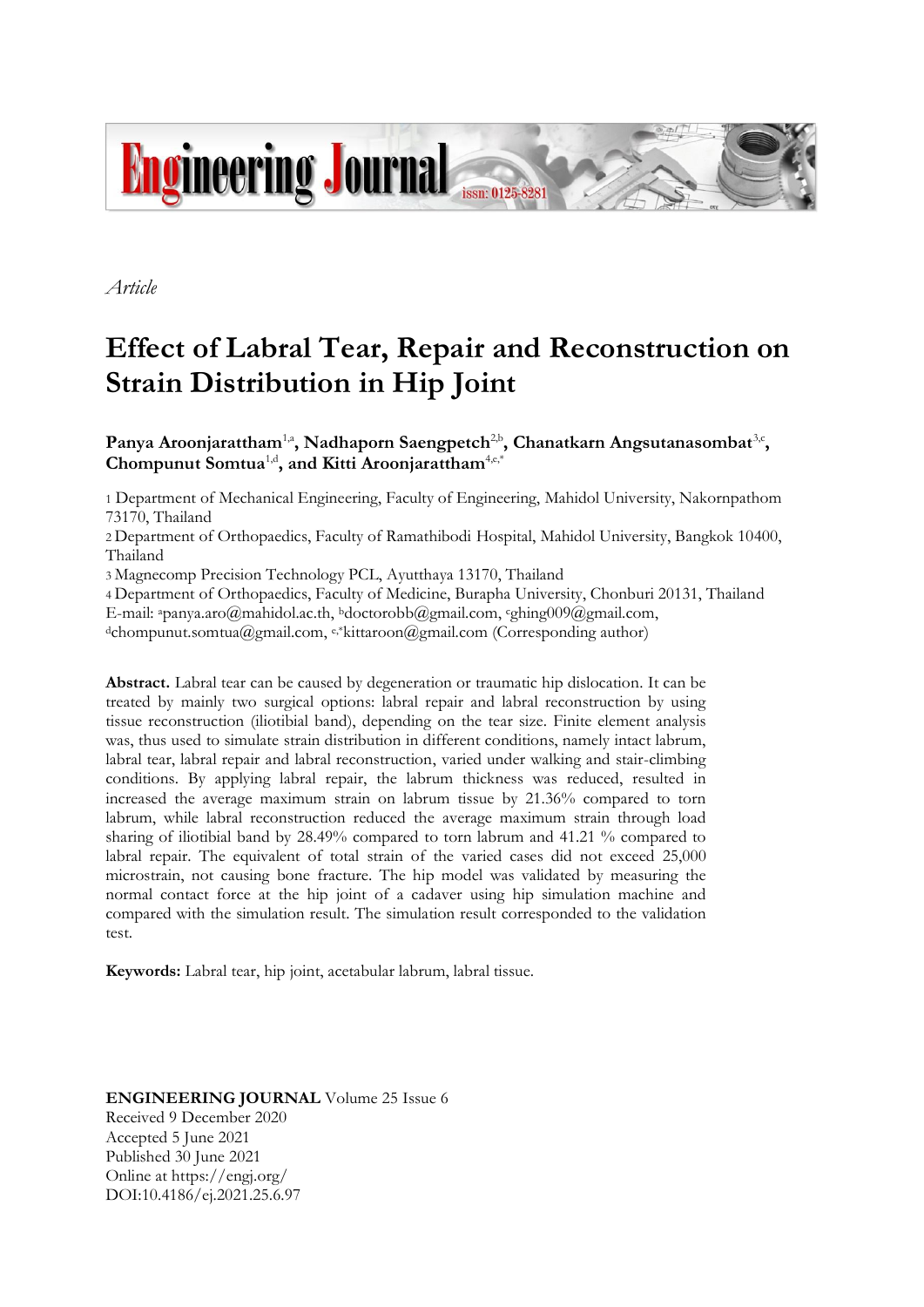## **1. Introduction**

Hip joint is a ball and socket joint that connected femur and pelvis that had a fibrocartilaginous structure layering over the acetabular rim on the non-articular side, called labrum. The labrum covered most of the acetabulum except inferior area that had acetabular ligament. Blood supply of labrum came from vessels around the capsule joint. Labral nerves were from the branch of obturator nerves and quadratus femoris nerves [1]. Free nerve endings found in the labrum were the pain receptors when the labrum was injured [2].

Acetabular labrum is a connective tissue between femoral head and acetabulum that transmits load, connects and stabilizes a joint, disperses pressure of articular surface and seals the fluid inside a hip joint [3, 4, 5, 6, 7]. Labral tear can occur as a result of an excessive movement such as a twisted leg or a hip dislocation and can be treated by surgeries. The two main surgical treatments were labral repair, which was a method of suture and tying labral tissue to the native tissue, and labral reconstruction, which was a tissue replacement of the iliotibial band, filling the missing part of labrum as shown in Fig.  $1(a)$  and  $1(b)$  respectively [8, 9].



Fig. 1. Surgical treatments: (a) Labral repair and (b) Labral reconstruction.

This research aimed to evaluate the strain distribution on the bone under four labral conditions: intact labrum, radial-torn labrum, repaired labrum and reconstructed labrum using finite element analysis. The result could provide more information, in addition to age, underlying disease, degeneration of joint, type of labral tear that helped surgeon decide on the suitable surgical option.

## **2. Materials and Methods**

# **2.1. Bone Models**

The bone models were simulated by a data from computerized tomography (CT) scanner as shown in Fig. 2(a) and ITK-SNAP program was used to reconstructed three-dimensional bone models by [10, 11, 12, 13] as shown in Fig. 2(b).



Fig. 2. The bone models: (a) CT slices data and (b) 3D model.

## **2.2. The Connective Tissue**

The connective tissue: acetabular cartilage, femoral cartilage and labrum were simulated by SolidWorks software, fit in the actual anatomical position as shown in Fig. 3.



Fig. 3. The position of acetabular labrum, acetabular cartilage and femoral cartilage [14].

Labral tissue was recreated in different conditions: intact labrum, labral tear, labral repair, labral reconstruction with iliotibial band, and hip joint without labrum as shown in Fig. 4.



Fig. 4. Models of labral conditions: (a) Intact labrum, (b) Labral tear, (c) Labral repair, (d) Labral reconstruction and (e) Hip joint without labrum.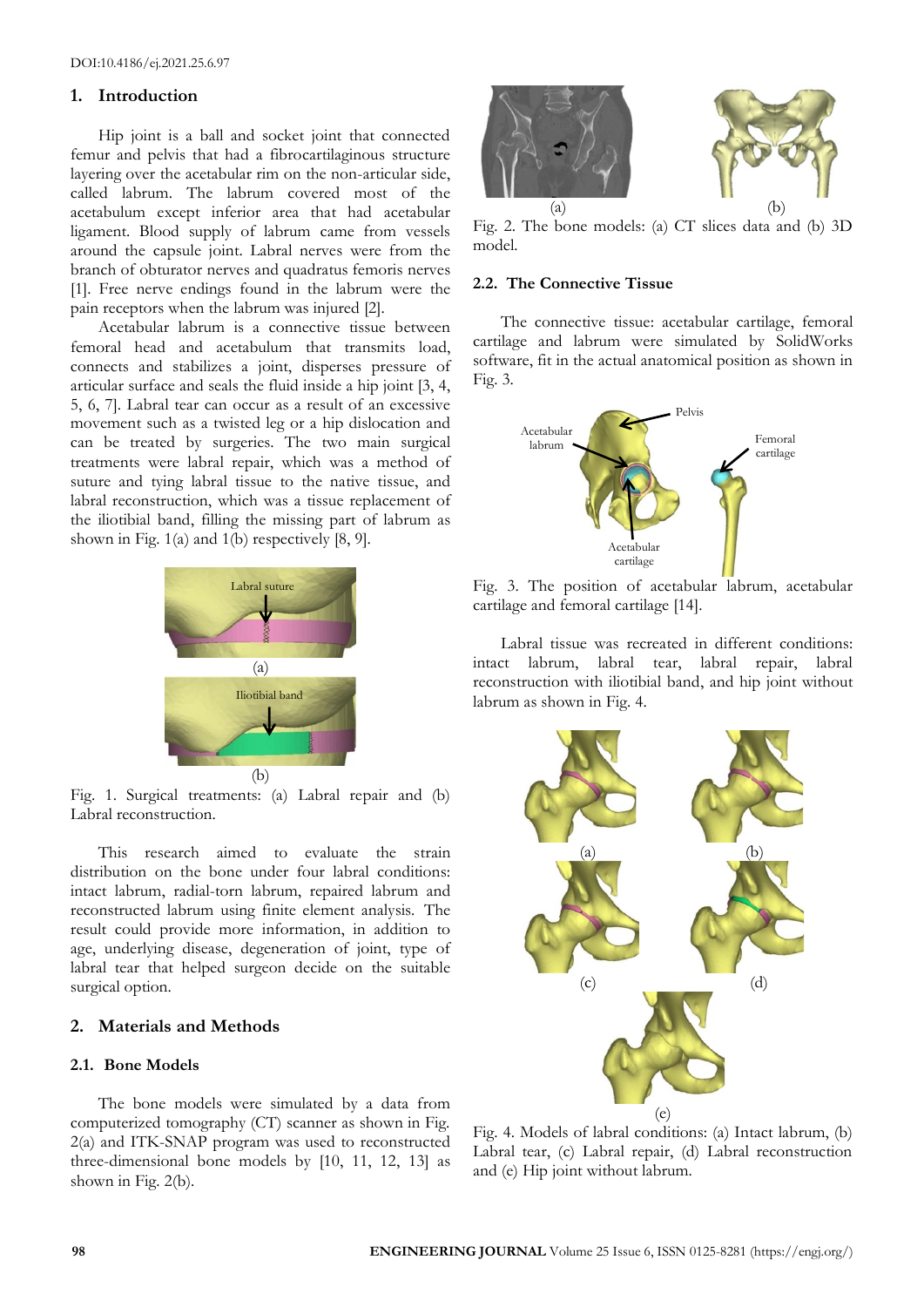## **2.3. Material Properties**

Material properties in all parts of the model namely cortical bone, cancellous bone and all connective tissue were assumed as homogeneous, isotropic and linear elastic as shown in Table 1.

Table 1. Material properties of bone and hip joint components [15, 16, 17, 18, 19].

| Materials       | Elastic Modulus (MPa) | Poisson's Ratio |
|-----------------|-----------------------|-----------------|
| Cortical bone   | 17,000                | 0.290           |
| Cancellous bone | 600                   | 0.200           |
| Cartilage       | 11.63                 | 0.450           |
| Labral tissue   | 33                    | 0.478           |
| Iliotibial band | 111                   | 0.418           |

## **2.4. Loading Condition**

To compare the effect of labral tissue conditions on strain distribution, the three-dimensional models were analyzed under two loading conditions: walking and stairclimbing. Body weight and muscular forces acted on pelvis and femur [20] as shown in Fig. 5. Table 2 and 3 showed the magnitude of muscular force under walking and stair-climbing conditions respectively.



Fig. 5. Loading of force on pelvis and femur.

Table 2. The magnitude of muscular force act on x-, yand z-axis applied to pelvis and femur under walking condition [20].

| Position         | Force                         | <b>Walking Condition</b> |                              |          |  |
|------------------|-------------------------------|--------------------------|------------------------------|----------|--|
|                  |                               | $F_x(N)$                 | $\mathrm{F}_{\mathrm{v}}$ (N | $F_z(N)$ |  |
|                  | Femoral fix                   |                          |                              |          |  |
| (2)              | Rotational fix                |                          |                              |          |  |
| (3)              | Body weight                   |                          |                              | $-836.0$ |  |
| $\left(4\right)$ | Abductor                      | 58.0                     | 4.3                          | 86.5     |  |
| (5)              | Ilio-tibial tract, proximal   |                          |                              |          |  |
| (6)              | Ilio-tibial tract, distal     |                          |                              |          |  |
| (7)              | Tensor fascia latae, proximal | 7.2                      | 11.6                         | 13.2     |  |
| (8)              | Tensor fascia latae, distal   | $-0.5$                   | $-0.7$                       | $-19.0$  |  |
| (9)              | Vastus lateralis              | $-0.9$                   | 18.5                         | $-92.9$  |  |
| (10)             | Vastus medialis               |                          |                              |          |  |

Table 3. The magnitude of muscular force act on x-, yand z-axis applied to pelvis and femur under stairclimbing condition [20].

| Position |       | <b>Stair-climbing Condition</b> |  |  |
|----------|-------|---------------------------------|--|--|
|          | 'orce |                                 |  |  |

| (1)  | Femoral fix                   |          | $\theta$ |          |
|------|-------------------------------|----------|----------|----------|
| (2)  | Rotational fix                | $\Omega$ | $\theta$ |          |
| (3)  | Body weight                   | $\theta$ | $\theta$ | $-847.0$ |
| (4)  | Abductor                      | 70.1     | 28.0     | 84.9     |
| (5)  | Ilio-tibial tract, proximal   | 10.5     | 3.0      | 12.8     |
| (6)  | Ilio-tibial tract, distal     | $-0.5$   | $-0.8$   | $-16.8$  |
| (7)  | Tensor fascia latae, proximal | 3.1      | 4.9      | 2.9      |
| (8)  | Tensor fascia latae, distal   | $-0.2$   | $-0.3$   | $-6.5$   |
| (9)  | Vastus lateralis              | $-2.2$   | 22.4     | $-135.1$ |
| (10) | Vastus medialis               | $-8.8$   | 39.6     | $-267.1$ |
|      |                               |          |          |          |

#### **2.5. Cases Analysis**

Finite element analysis (FEA) was used to simulate the labral conditions using MSC software package with ten conditions separated by two loading conditions and five labral models as shown in Table 4. Strain distribution on the bone and connective tissue of each case was compared.

Table 4. Case analysis.

| <b>Loading Condition</b> | Labral conditions        |
|--------------------------|--------------------------|
| Walking                  | Intact labrum            |
|                          | Labral tear              |
|                          | Labral repair            |
|                          | Labral reconstruction    |
|                          | Hip joint without labrum |
| Stair-climbing           | Intact labrum            |
|                          | Labral tear              |
|                          | Labral repair            |
|                          | Labral reconstruction    |
|                          | Hip joint without labrum |

## **2.6. Convergence Test and Mesh Generation**

A convergence test was used to optimize mesh size in order to reduce calculation time. The four-node tetrahedral elements were used for these models because they can be easily applied to meshing any types and shapes of objects regardless of their complexity. The contact condition between hip and femur model was a touch condition and the rest were of a glue condition. The mesh size of hip joint was varied from 0.175 to 0.2, 0.225, 0.25, 0.275, 0.3 and 0.35 millimeters. Mesh size of 0.25 was selected because it was the biggest size that represented the steadiness of equivalent of total strain of the smaller ones, generating 111,164 nodes and 455,399 elements as shown in Fig. 6.



Fig. 6. The relationship between equivalent of total strain on hip joint and mesh sizes.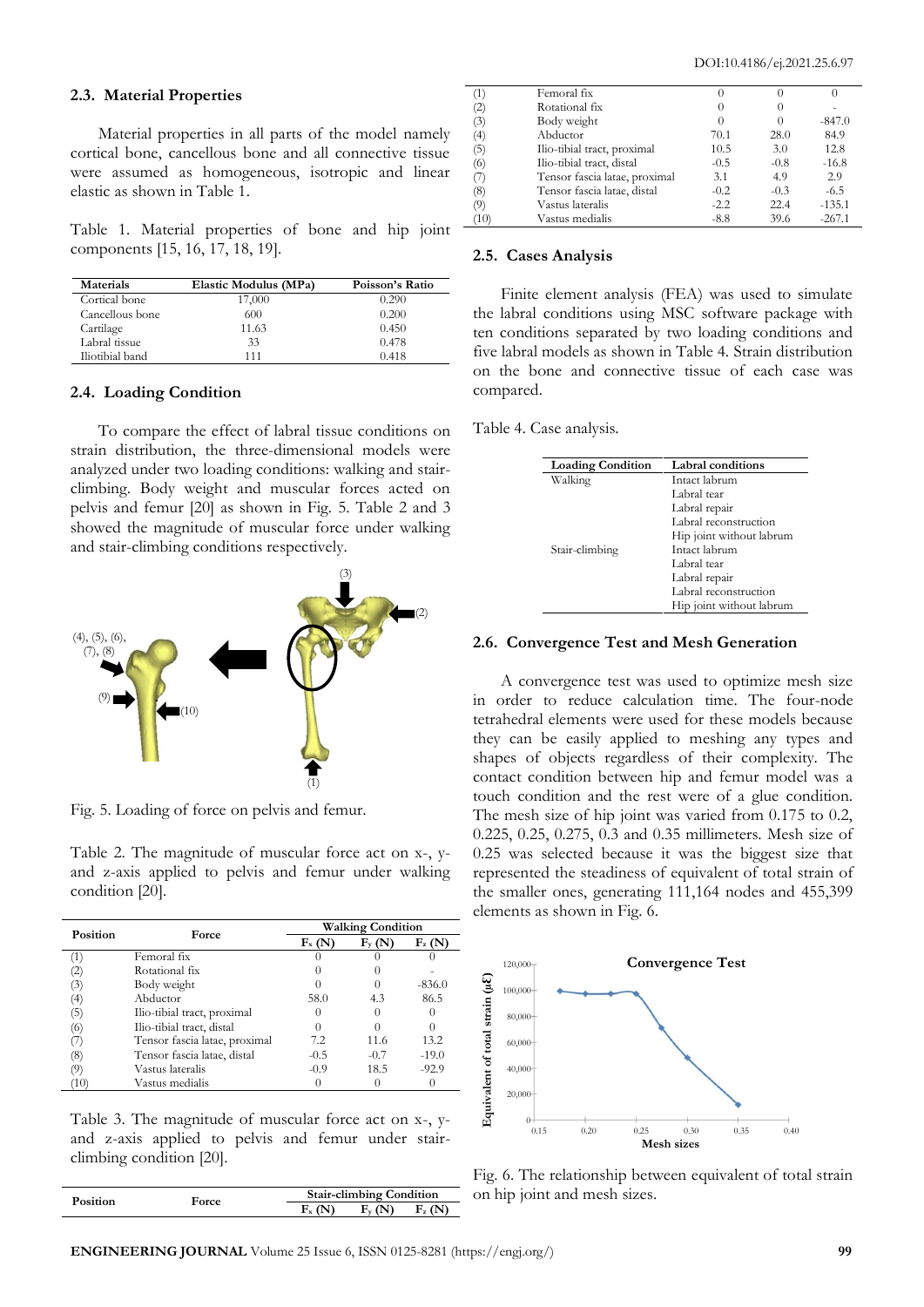The total number of nodes and elements of each studied model was show in Table 5 and the mesh model was shown in Fig. 7.

Table 5. Total number of nodes and elements of all labral conditions.

| Labral condition         | Total number<br>of nodes | Total number of<br>elements |
|--------------------------|--------------------------|-----------------------------|
| Intact labrum            | 111,164                  | 455,399                     |
| Labral tear              | 110,668                  | 453,319                     |
| Labral repair            | 109,041                  | 445,579                     |
| Labral reconstruction    | 110,554                  | 452,405                     |
| Hip joint without labrum | 95,801                   | 394,296                     |



Fig. 7. Mesh model of hip joint.

## **3. Results and Discussion**

Finite element analysis was used to evaluate the strain distribution on the 3D models of five labral conditions under walking and stair-climbing load.

## **3.1. Labral Models**

The maximum and average equivalent of total strain of all models were shown in Table. 6.

Table 6. The maximum and average of equivalent of total strain (με) of all labral models under walking and stairclimbing conditions.

| Condition      | Walking |         | Stair-climbing |         |  |
|----------------|---------|---------|----------------|---------|--|
|                | Maximum | Average | Maximum        | Average |  |
| Intact labrum  | 70,515  | 6,470   | 56,861         | 5,853   |  |
| Labral tear    | 63,825  | 6,348   | 63,199         | 5,966   |  |
| Labral repair  | 65,712  | 7,410   | 61,242         | 7,518   |  |
| Labral         | 54,023  | 4,089   |                |         |  |
| reconstruction |         |         | 61,140         | 4,691   |  |

The maximum and average strain distribution of intact labrum was used to compare with the other cases. In case of labral tear, the tear did not affect the average strain under both conditions but the concentrated strain occurred around the tear. In case of labral repair, repairing the tear reduced the labrum thickness while increases the equivalent of total strain on labrum tissue. In case of labral reconstruction, the strain on labral reconstruction was reduced by load sharing from iliotibial band that had a higher elastic modulus than labrum, resulting lower equivalent of total strain than other conditions.

## **3.2. Cartilaginous Layer**

Cartilaginous layer was a direct contact between acetabular and femoral cartilage. The strain distribution on cartilage for each labral condition was used to analyze and hip joint without labrum was observed. The maximum and average of equivalent of total strain on acetabular and femoral cartilage under walking and stairclimbing conditions was shown in Table 7 and 8 respectively.

Table 7. The maximum and average of equivalent of total strain (με) on acetabular cartilage under walking and stair-climbing conditions.

| Condition                   | Walking |         | Stair-climbing |         |  |
|-----------------------------|---------|---------|----------------|---------|--|
|                             | Maximum | Average | Maximum        | Average |  |
| Intact labrum               | 210,488 | 21,684  | 236,150        | 22,372  |  |
| Labral tear                 | 204,070 | 22,384  | 250,984        | 23,080  |  |
| Labral repair               | 217,475 | 22,757  | 236,695        | 23,422  |  |
| Labral<br>reconstruction    | 202,991 | 22,152  | 241,031        | 23,139  |  |
| Hip joint<br>without labrum | 237,254 | 25,263  | 251,963        | 25,645  |  |

|  |                      | Table 8. The maximum and average of equivalent of total                      |  |  |
|--|----------------------|------------------------------------------------------------------------------|--|--|
|  |                      | strain ( $\mu$ $\varepsilon$ ) on femoral cartilage under walking and stair- |  |  |
|  | climbing conditions. |                                                                              |  |  |

| Condition                   | Walking |         | Stair-climbing |         |
|-----------------------------|---------|---------|----------------|---------|
|                             | Maximum | Average | Maximum        | Average |
| Intact labrum               | 145,855 | 11,945  | 154,101        | 11,605  |
| Labral tear                 | 149,606 | 12,126  | 158,742        | 11,783  |
| Labral repair               | 147,143 | 11,587  | 156,351        | 11,886  |
| Labral<br>reconstruction    | 147,248 | 11,519  | 150,544        | 12,263  |
| Hip joint<br>without labrum | 166,087 | 11,122  | 178,518        | 11,299  |

The result from each cartilaginous layer showed similar trends of equivalent of total strain while tear labrum showed concentrated strain on some of cartilaginous area. The repair cases showed higher strain on acetabular cartilage than other cases while the model without labrum showed the highest strain on the cartilaginous layer. The equivalent of total strain distribution on femoral cartilage of five models under walking and stair-climbing conditions was shown in Fig. 8 and 9 respectively.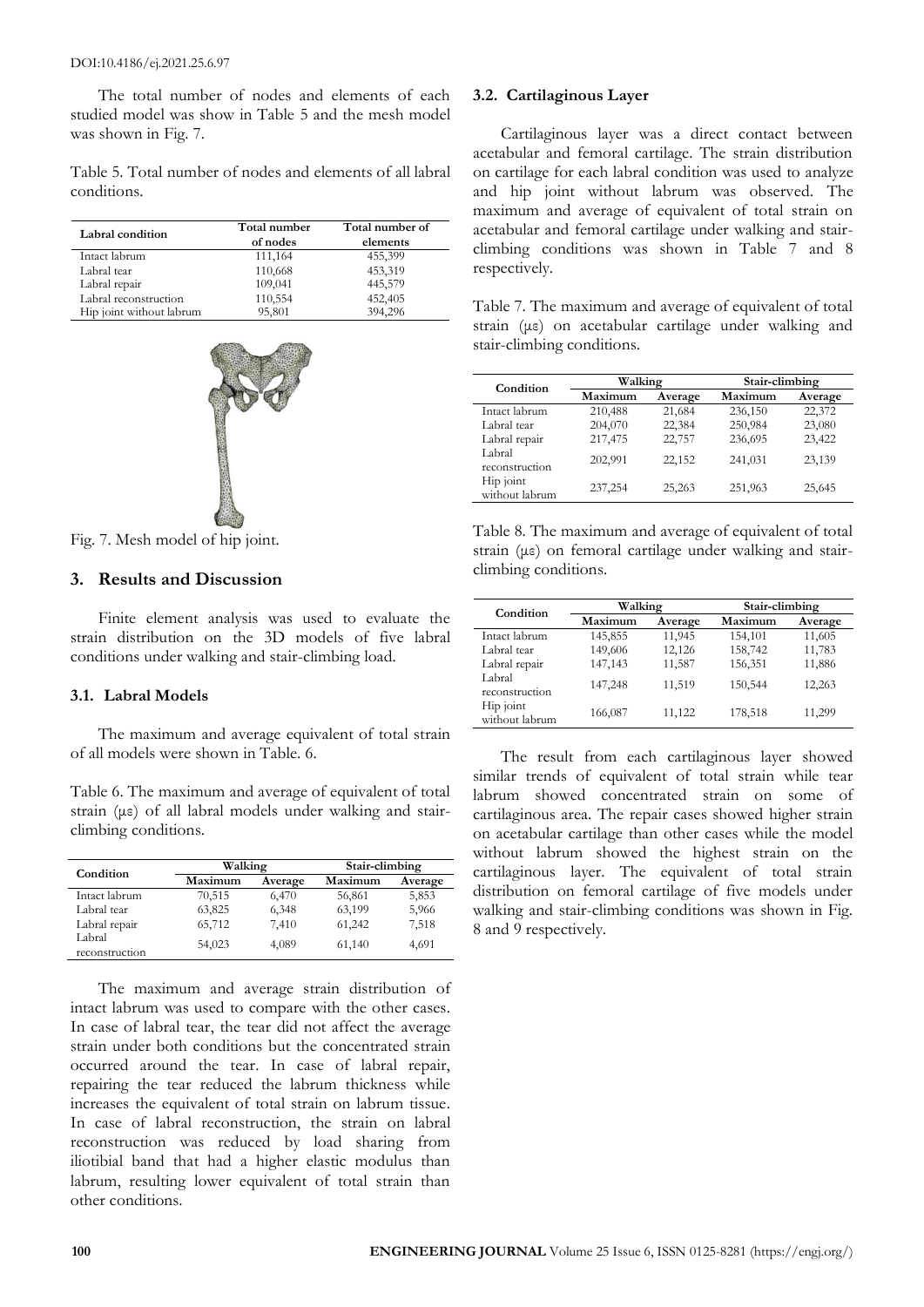

Fig. 8. Equivalent of total strain distribution on femoral cartilage under walking condition: (a) Intact labrum, (b) Labral tear, (c) Labral repair, (d) Labral reconstruction and (e) Hip joint without labrum.



Fig. 9. Equivalent of total strain distribution on femoral cartilage under stair-climbing condition: (a) Intact labrum, (b) Labral tear, (c) Labral repair, (d) Labral reconstruction and (e) Hip joint without labrum.

### **3.3. Bone Models**

The load occurred on the models attached with labral tissue did not affect the equivalent of total strain on the bone while the strain on the hip joint without labrum increased insignificantly as shown in Table 9 and all models provided similar value of the strain on the pelvis, showing maximum of equivalent of total strain at 2,013 and 2,043 microstrain under walking and stairclimbing respectively.

Table 9. The maximum and average of equivalent of total strain (με) on femur under walking and stair-climbing conditions.

| Condition     | Walking |        | Stair-climbing |        |
|---------------|---------|--------|----------------|--------|
|               | Maximum | Mean   | Maximum        | Mean   |
| Intact labrum | 562.00  | 119.03 | 777 70         | 139.21 |
| Labral tear   | 562.01  | 118.80 | 778 40         | 139.00 |

| Labral repair<br>Labral<br>reconstruction | 563.94<br>564.64 | 119.62<br>119.40 | 777.50<br>777.01 | 139.03<br>138.53 |
|-------------------------------------------|------------------|------------------|------------------|------------------|
| Hip joint<br>without labrum               | 565.58           | 121.18           | 779.58           | 140.36           |

The equivalent of total strain distribution on five femoral models was shown in Fig. 10 and 11 under walking and stair-climbing conditions respectively.



Fig. 10. Equivalent of total strain distribution on five femoral models under walking condition: (a) Intact Labrum, (b) Labral Tear, (c) Labral Repair, (d) Labral Reconstruction and (e) Hip joint without labrum.



Fig. 11. Equivalent of total strain distribution on five femoral models under stair-climbing condition: (a) Intact Labrum, (b) Labral Tear, (c) Labral Repair, (d) Labral Reconstruction and (e) Hip joint without labrum.

## **3.4. Comparison between Labral Conditions**

Intact labrum was a natural condition, providing an appropriate equivalent of total strain for hip joint. Each model under the studied conditions was compared to intact condition as shown in Table. 10.

Table 10. The average percentage of equivalent of total strain compared to intact labrum.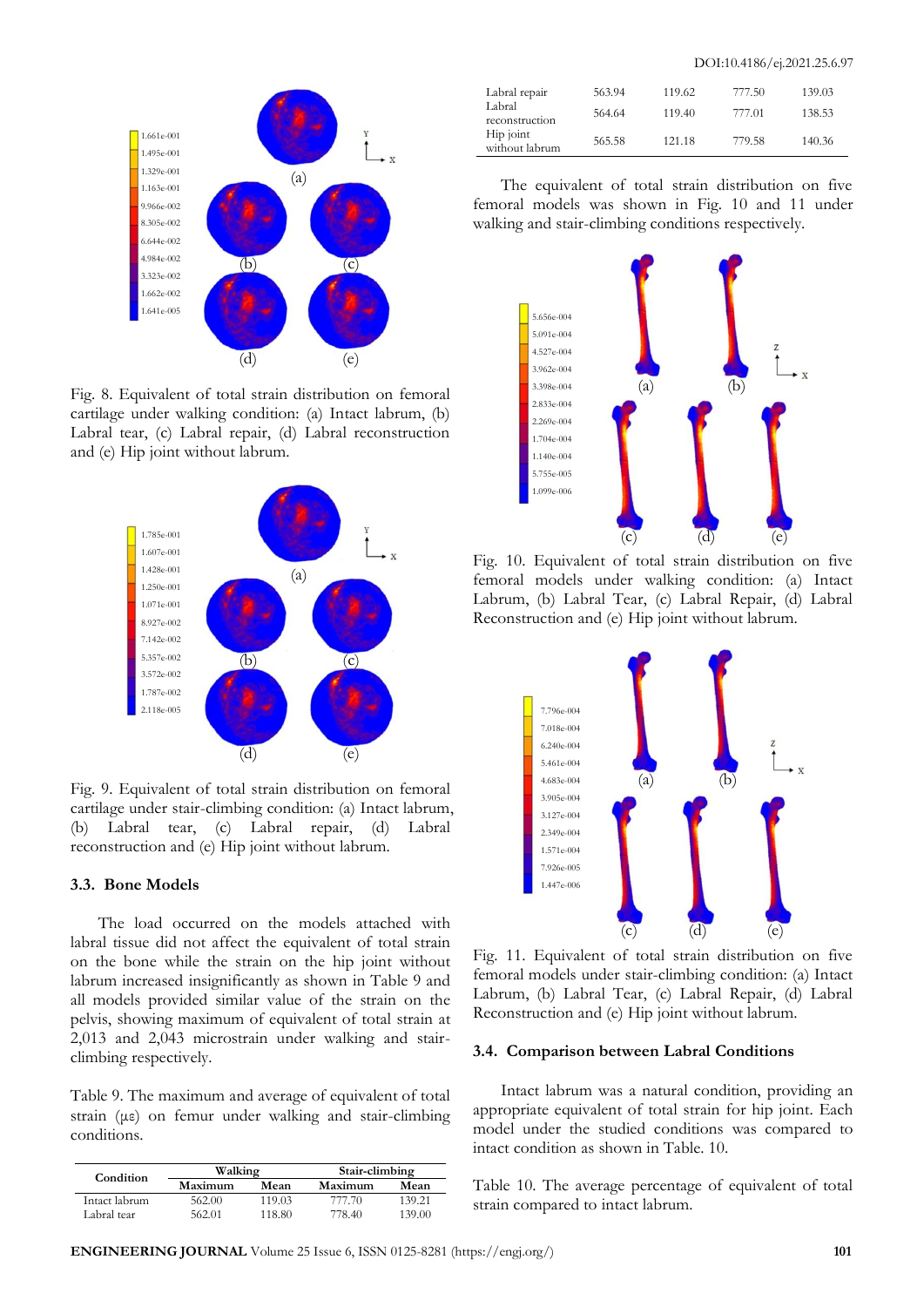| Condition                   | Walking |            | Stair-climbing |            |
|-----------------------------|---------|------------|----------------|------------|
|                             | Labrum  | Cartilage* | Labrum         | Cartilage* |
| Intact labrum               | 100.00  | 100.00     | 100.00         | 100.00     |
| Labral tear                 | 98.11   | 102.61     | 101.95         | 102.61     |
| Labral repair               | 114.52  | 102.13     | 128.46         | 103.92     |
| Labral<br>reconstruction    | 63.19   | 100.13     | 80.15          | 104.20     |
| Hip joint without<br>labrum |         | 108.20     |                | 108.73     |

\*Average value from acetabular and femoral cartilage

To compare the average percentage equivalent of total strain on labrum of all cases with intact labrum: labral tear increased by 0.36%, labral repair showed an increase of 21.49%, labral reconstruction showed a decrease of strain by 28.33% because load transferred was shared to iliotibial band which had more flexibility property. All cases with labral tissue did not affect the cartilaginous layer. Removal of labrum slightly increased the average of equivalent of total strain on cartilaginous layer. The bone model of all cases had the equivalent of total strain less than 25,000 microstrain, meaning that the bone could not fracture [21, 22].

## **3.5. Validation Test**

Research evidence proved the reliability of a bone model created from computerized tomography (CT) scan data [23, 24]. To evaluate the reliability of finite element simulated models, their results needed to be compared to that of the validation test – in this research, the contact normal force. The hip simulation machine [14] was used with a specimen selected by its similar dimensions to that of the finite element model; its contact force was measured by I-Scan sensor (Tekscan Inc., USA). It was installed between acetabular and femoral cartilage inside the hip joint. The cadaveric hip was pressed by 350 N axial loads by Panasonic AC servo motor and a pelvis locker was installed to prevent specimen rotation as shown in Fig. 12.



Fig. 12. The hip simulation machine.

The constant load was set by ZEGA S-type KEED-100KG load cell. The cadaveric labrum was tested in three labral conditions: intact labrum - a natural labral tissue without any dissection, labral repair – torn labrum dissected and sutured, and labral reconstruction – labrum where the tissue at anterior-superior region was removed and replaced by iliotibial band. The cadaver showed the averaged contact normal force of 279.48±27.53 N for intact labrum, 294.84±40.81 N for labral repair and 144.72±108.31 N for labral reconstruction.

The boundary condition was reset to match that of the validation testing - pelvis was compressed by 350 N of axial load while preventing rotation. The contact normal force between acetabular and femoral cartilage including intact labrum, labral repair and labral reconstruction were 347.71 N, 351.77 N and 342.17 N respectively. The discrepancy between simulation and validation testing was 19.62%, 16.18% and 57.71% respectively as show in Fig. 13.



Fig. 13. The comparison of contact normal force between validation and simulation result.

The contact normal force from validation test was lower than simulation test in all cases because the lateral side of hip without femur as shown in Fig. 5 was not ideally rotational-fixed, resulting in the clockwise moment on the cadaver model.

Intact labrum showed value of contact normal force higher than 20% because the synovial fluid in hip socket shared the load transfer in validation model while the synovial fluid of the simulation model was absent.

Labral repair was a labral tissue dissection of torn labrum. Being torn, the fluid flowed out the socket, making the condition very similar to that of the finite element model, yielding lowest different contact normal force between two results.

Labral reconstruction had the highest different values of contact normal force between validation and simulation model because the properties of iliotibial band were uncontrollable. Several research articles showed that good results still came with discrepancy [23, 25, 26]. The fresh, frozen or embalmed cadaver affects the material properties of illiotibial band. Resulting in different results from mechanical testing [27]. However, the results from the simulation showed that the labral repair and labral reconstruction did not affect the hip contact force.

Normally, the body weight was transferred through bones, muscles, ligaments and tendons [28]. Hip models from CT data were solely bone models but the cadaveric hip in validation testing still had some of the muscles and ligaments attached.

#### **4. Conclusion**

The Labrum contributed to the hip joint stability by increasing the articular surface by 22% and increasing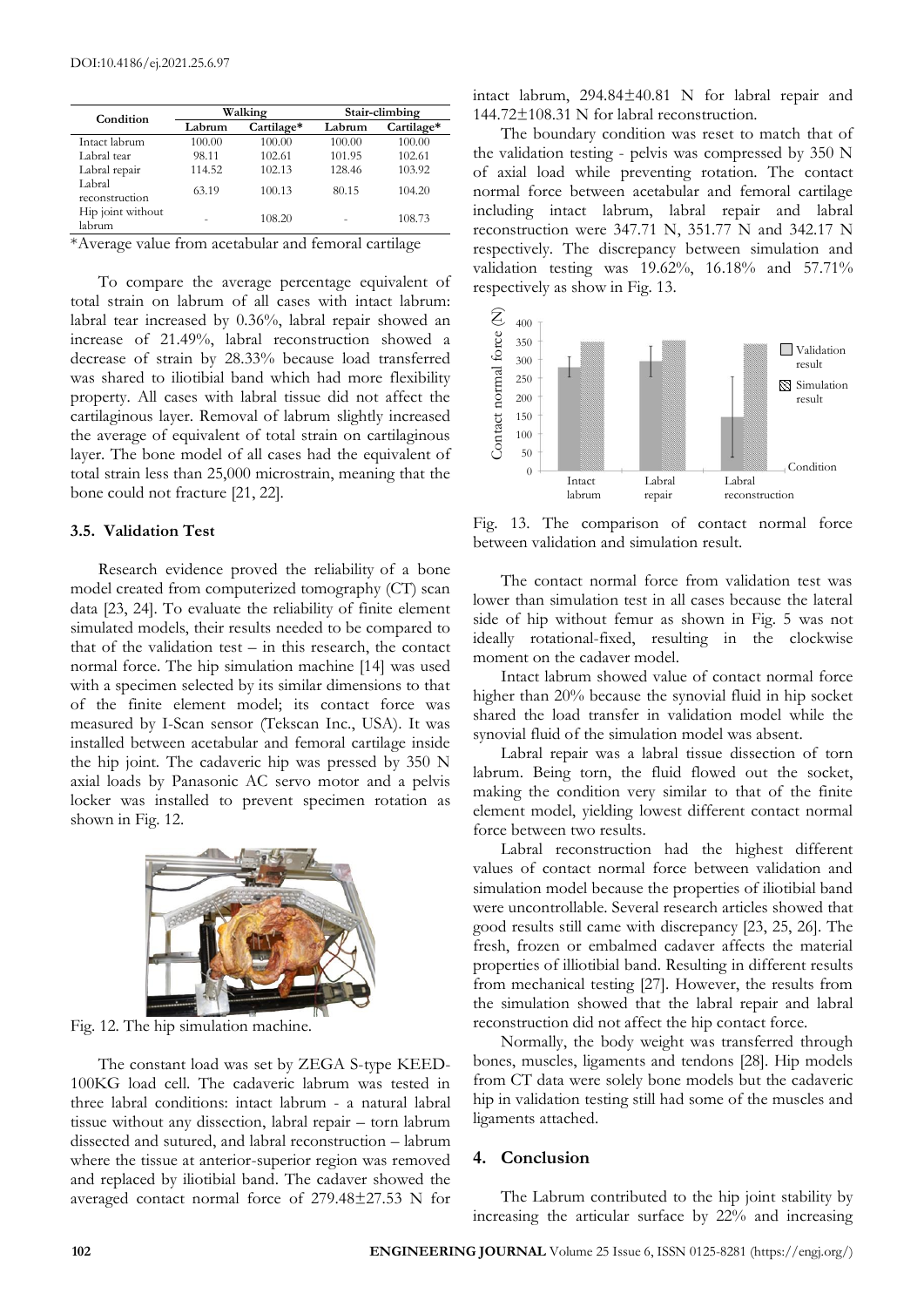acetabular volume by 33% [29] and the labrum sealing helped promote the negative pressure effect within the hip joint by encapsulating the joint fluid for good movement and hip joint stability [7]. The lack of labrum and the iliofemoral ligament could increase the anterior translation and external rotation of femoral head [3] and shifting the load bearing surface. Without labrum, 40% acceleration in cartilage degeneration could be seen, and an increase up to 92% in femoroacetabular stress could occur as a result of a shifting of the load-bearing surface. [7].

Finite element analysis was an advantage method to assess complicated conditions and analyze certain values that cannot be indicated without destructive testing, for example, the equivalent of total strain on tissues, which was a complex mechanical value. The validation testing was necessary to confirm the reliability of the result from finite element analysis.

The simulation and validation testing showed the same trend of contact normal force. Labral repair and labral reconstruction treatments did not affect hip joint and hip bone components in overall but the simulation result showed the concentrated strain around labral tear and cartilaginous layer, causing pain in labrum torn patients [30, 31, 32]. Labral reconstruction showed lower equivalent of total strain on labrum tissue than the that of the labral repair. In case the tear occurred on more than one positions, the labral repair would make the labral ring tighter and some of the tear may not be possible to treat by labral repair method. The results could be used as a helping guide for surgeons to make a decision in labral surgery.

## **Acknowledgement**

The author wished to thank Faculty of Medicine, Burapha University, Faculty of Medicine, Ramathibodi Hospital and Faculty of Engineering, Mahidol University for their kind support of the facilities.

# **References**

- [1] R. Putz and C. Schrank, "Anatomy of the labrocapsular complex of the hip joint," *Orthopade*., vol. 27, no. 10, pp. 675–680, 1998.
- [2] Y. T. Kim and H. Azuma, "The nerve ending of the acetabular labrum," *Clin Orthop Relat Res.*, vol. 320, pp. 176–181, 1995.
- [3] C. A. Myers, B. C. Register, P. Lertwanich, L. Ejnisman, W. W. Pennington, J. E. Giphart, R. F. LaPrade, and M. J. Philippon, "Role of the acetabular labrum and the iliofemoral ligament in hip stability: an in vitro biplane fluoroscopy study," *Am. J. Sports Med.*, vol. 39, no. 1\_suppl, pp. 85S–91S, 2011.
- [4] M. V. Smith, H. B. Panchal, R. A. Ruberte Thiele, and J. K. Sekiya, "Effect of acetabular labrum tears on hip stability and labral strain in a joint

compression model," *Am. J. Sports Med.*, vol. 39, no. 1\_suppl, pp. 103S–110S, 2011.

- [5] N. Espinosa, D. A. Rothenfluh, M. Beck, R. Ganz, and M. Leunig, "Treatment of femoro-acetabular impingment: Preliminary results of labral refixation," *J. Bone Joint Surg. Am.*, vol. 88, no. 5, pp. 925–935, 2006.
- [6] L. A. Farjo, J. M. Glick, and T. G. Sampson, "Hip arthroscopy for acetabular labral tears," *Arthroscopy*, vol. 15, no. 2, pp. 132–137, 1999.
- [7] S. J. Ferguson, J. T. Bryant, R. Ganz, and K. Ito, "An in vitro investigation of the acetabular labral seal in hip joint mechanics," *J. Biomech*., vol. 36, no. 2, pp. 171–178, 2003.
- [8] L. L. Greaves, M. K. Gilbart, A. C. Yung, P. Kozlowski, and D. R. Wilson, "Effect of acetabular labral tears, repair and resection on hip cartilage strain: A 7 T MR study" *J. Biomech*., vol. 43, pp. 858–863, 2010.
- [9] D. Woyski and R. Mather, "Surgical treatment of labral tears: debridement, repair, reconstruction," *Curr Rev Musculoskelet Med*., vol. 12, pp. 291–299, 2019.
- [10] P. Aroonjarattham, K. Aroonjarattham, and C. Suvanjumrat, "Effect of mechanical axis on strain distribution after total knee replacement," *J. Kasetsart (Nat. Sci.)*, vol. 48, no. 2, pp. 263–282, 2014.
- [11] P. Aroonjarattham, K. Aroonjarattham, and M. Chanasakulniyom, "Biomechanical effect of filled biomaterials on distal Thai femur by finite element analysis. *J. Kasetsart (Nat. Sci.)*, vol. 49, no. 2, pp. 263–276, 2015.
- [12] K. Chalernphon, P. Aroonjarattham, K. Aroonjarattham, and C. Somtua, "The effect of static and dynamic loading on femoral bone using finite element analysis," *J. Res. Appl. Mech. Eng.*, vol. 6, no. 2, pp. 113–130, 2018.
- [13] C. Somtua, P. Aroonjarattham, and K. Aroonjarattham, "The correction of Thai varus knee by high tibial osteotomy with Fujisawa's point using finite element analysis," *J. Res. Appl. Mech. Eng.*, vol. 7, no. 1, pp. 45–59, 2019.
- [14] C. Angsutanasombat, N. Saengpetch, P. Nirunsuk, P. Aroonjarattham, K. Aroonjarattham, and C. Somtua, "Design of hip simulation machine for hip labrum testing," *Eng J*., vol. 22, no. 2, pp. 117–130, 2018.
- [15] C. R. Henak, B. J. Ellis, M. D. Harris, A. E. Anderson, C. L. Peters, and J. A. Weiss, "Role of the acetabular labrum in load support across the hip joint," *J. Biomech*., vol. 44, no. 12, pp. 2201–2206, 2011.
- [16] A. Perez, A. Mahar, C. Negus, P. Newton, and T. Impelluso, "A computational evaluation of the effect of intramedullary nail material properties on the stabilization of simulated femoral shaft fractures," *Med Eng Phy*, vol. 30, no. 6, pp. 755–760, 2008.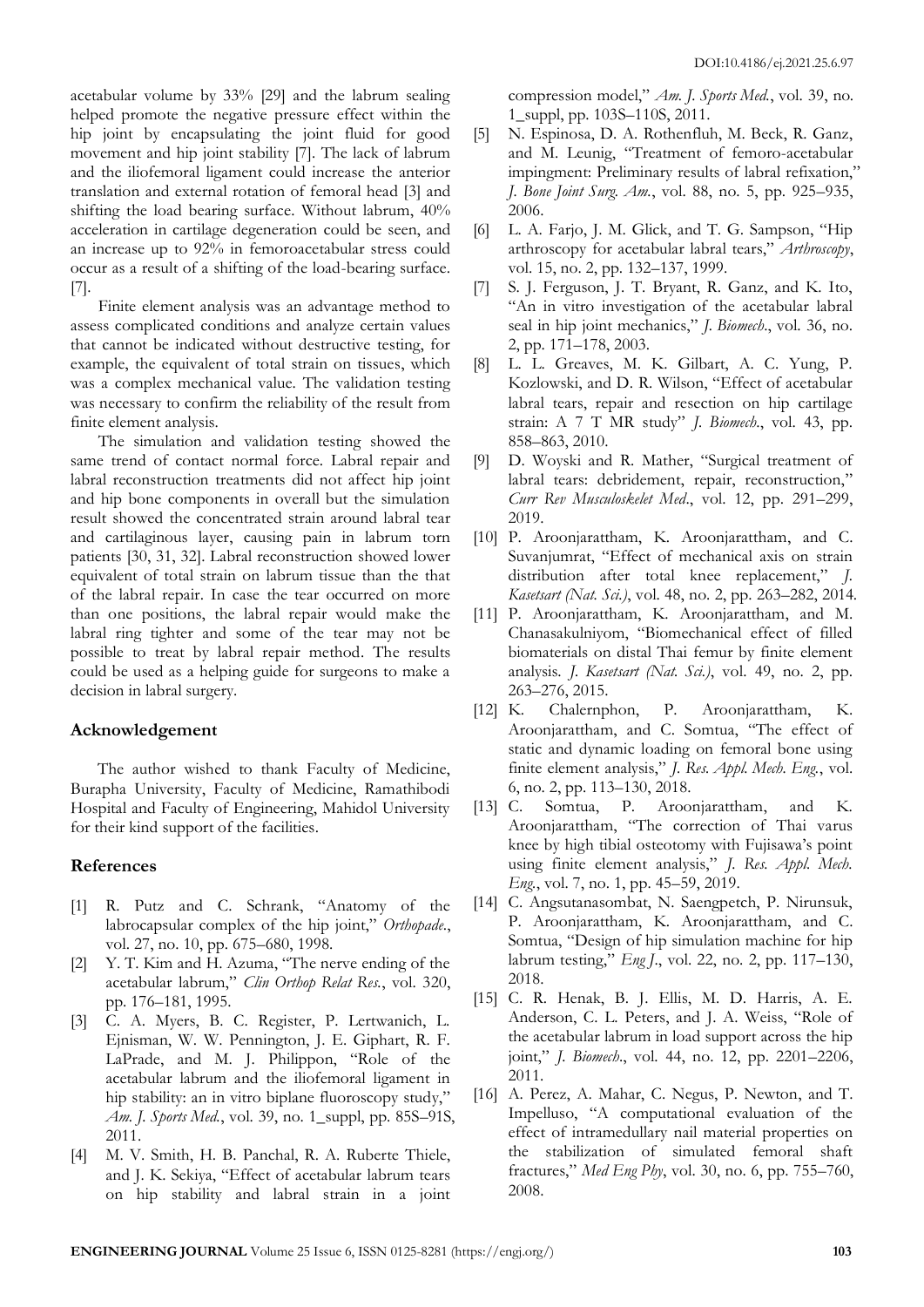- [17] G. E. Kempson, "The mechanical properties of articular cartilage," in *The joints and synovial fluid*, vol. 2, pp. 177–238, 1980.
- [18] S. W. Jang, Y. S. Yoo, H. Y. Lee, Y. S. Kim, P. K. Srivastava, and A. V. Nair, "Stress distribution in superior labral complex and rotator cuff during in vivo shoulder motion: A finite element analysis," *Arthroscopy*, vol. 31, no. 11, pp. 2073–2081, 2015.
- [19] B. Innocenti, O. F. Bilgen, L. Labey, G. H. van Lenthe, J. Vander Sloten, and F. Catani, "Load sharing and ligament strains in balanced, overstuffed and under stuffed UKA: a validated finite element analysis," *Arthroplasty*, vol. 29, no. 7, pp. 1491–1498, 2014.
- [20] M. O. Heller, G. Bergman, J. P. Kassi, L. Claes, N. P. Hass, and G. N. Duda, "Determination of muscle loading at the hip joint for use in pre-clinical testing," *Biomechanics*, vol. 38, pp. 1155–1163, 2004.
- [21] F. Taddei, E. Schileo, B. Helgason, L. Cristofolini, and M. Viceconti, "The material mapping strategy influences the accuracy of CT-based finite element models of bones: an evaluation against experimental measurements," *Med Eng Phy*, vol. 29, no. 9, pp. 973–979, 2007.
- [22] H. M. Frost, "Wolff's Law and bone's structural adaptations to mechanical usage: an overview for clinicians," *The Angle Orthodontist*, vol. 64, no. 3, pp. 175–188, 1994.
- [23] J. H. Keyak, M. G. Fourkas, J. M. Meagher, and H. B. Skinner, "Validation of an automated method of *J. Biomed. Eng*., vol. 15, 6, pp. 505–509, 1993.
- [24] E. Schileo, E. Dall'Ara, F. Taddei, A. Malandrino, T. Schotkamp, M. Baleani, and M. Viceconti, "An accurate estimation of bone density improves the

accuracy of subject-specific finite element models," *J. Biomech*, vol. 41, no. 11, pp. 2483–2491, 2008.

- [25] H. M. Frost, "A 2003 update of bone physiology and Wolff's Law for clinicians," *The Angle Orthodontist*, vol. 74(1), pp. 3–15, 2004.
- [26] J. H. Keyak, J. M. Meagher, H. B. Skinner, and C. D. Mote, "Automated three-dimensional finite element modeling of bone: A new method," *J. Biomed. Eng*., vol. 12, no. 5, pp. 389–397, 1990.
- [27] X. Li, Y. H. An, Y. D. Wu, Y. C. Song, Y. J. Chao, and C. H. Chien, "Microindentation test for assessing the mechanical properties of cartilaginous tissues," *J Biomed Mater Res B Appl Biomater*, vol. 80, no. 1, pp. 25–31, 2007.
- [28] L. Zach, L. Kunčická, P. Růžička, and R. Kocich, "Design, analysis and verification of a knee joint oncological prosthesis finite element model," *Comput Biol Med*, vol. 54, pp. 53–60, 2014.
- [29] S. J. Ferguson, J. T. Bryant, R. Ganz, and K. Ito, "The acetabular labrum seal: A poroelastic finite element model," *Clin Biomech (Bristol, Avon)*, vol. 15, no. 6, pp. 463–468, 2000.
- [30] J. McCarthy, P. Noble, F. V. Aluisio, M. Schuck, J. Wright, and J. Lee, "Anatomy, pathologic features and treatment of acetabular labraltears," *Clin Orthop*, vol. 406, pp. 38–47, 2003.
- [31] M. Schmerl, H. Pollard, and W. Hoskins, "Labral injuries of the hip: A review of diagnosis and management," *J Manipulative Physiol Ther*, vol. 28, no. 8, pp. 632.e1–8, 2005.
- [32] M. M. Groh and J. Herrera, "A comprehensive review of hip labral tears," *Curr Rev Musculoskelet Med*, vol. 2, pp. 105–117, 2009.



**Panya Aroonjarattham** was in Bangkok, Thailand in 1976. He received the Bachelor's degree in Mechanical engineering from Mahidol University, Nakorn Pathom, Thailand in 1998. He received the Master's and Doctoral's degrees in Mechanical engineering from Kasetsart University, Bangkok, Thailand, in 2003 and 2009, respectively. He is currently an Assistant Professor at Department of Mechanical Engineering, Mahidol University, Nakorn Pathom, Thailand. His research interests in Biomechanics, Orthopaedic implant design, Finite Element Analysis, and Machine design.



**Nadhaporn Saengpetch** was in Bangkok, Thailand in 1973. He received the Doctor of Medicine from Ramathibodi Hospital, Mahidol University, Bangkok, Thailand in 1997. He received the Dipolmate, Thai Board of Orthopaedic Surgery from Ramathibodi Hospital, Mahidol University, Thailand in 2003. He is currently an Assistant Professor at Department of Orthopaedics, Faculty of Medicine Ramathibodi Hospital, Mahidol University, Bangkok, Thailand. His research interests in Knee and shoulder reconstructive surgery, Hip arthroscopic surgery and Biomechanics.